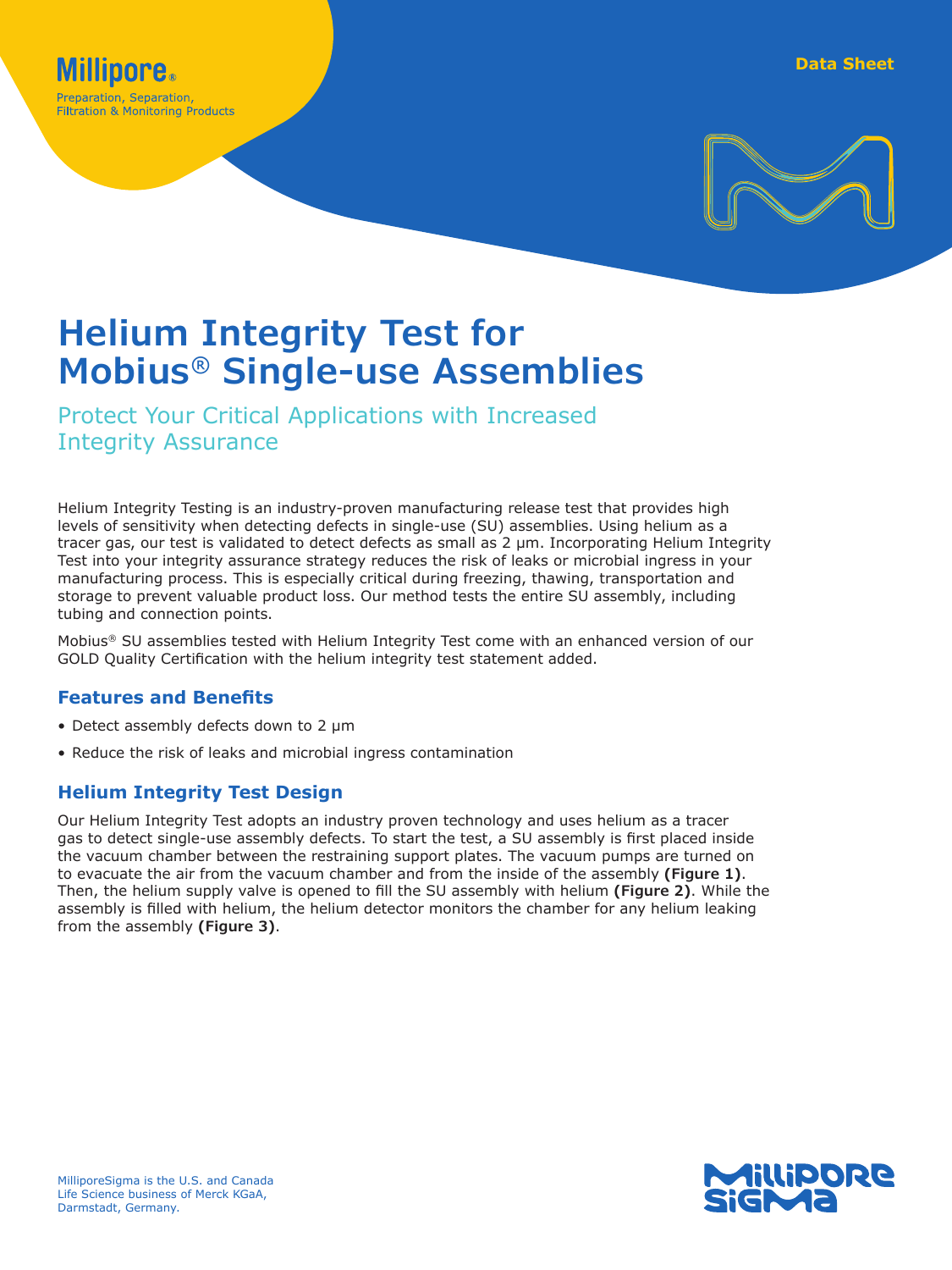## **Helium Integrity Test Design**



**Figure 1**: Air is evacuated from the vacuum chamber and from inside of the assembly.



**Figure 2**: The test assembly is filled with helium



**Figure 3**: Helium leaked from a defective assembly is detected by the helium detector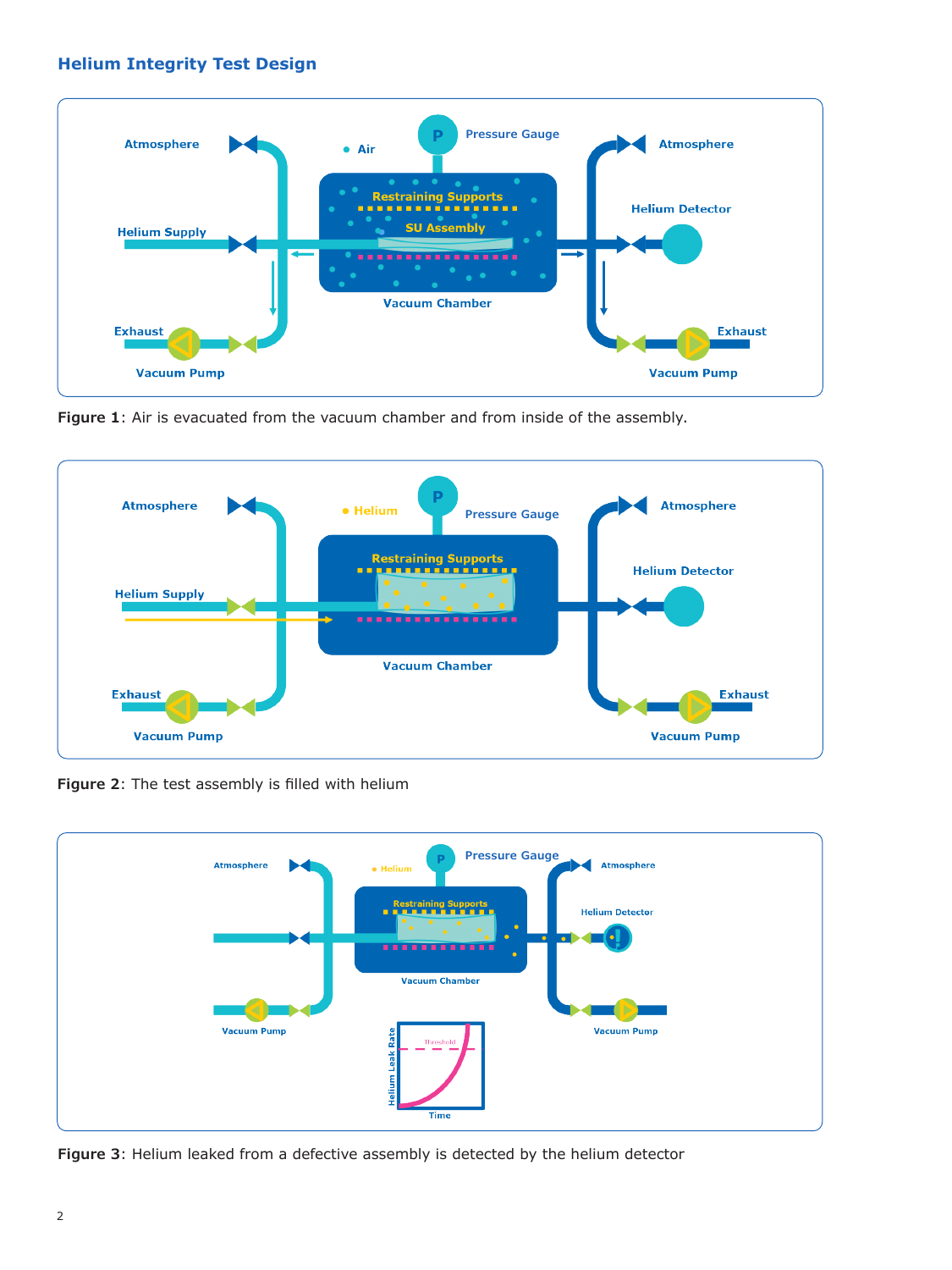## **Suitability of Your SU Assembly for Helium Integrity Test**

There are 3 key design criteria to determine whether your SU assembly is in scope to be tested with our Helium Integrity Test system:

- Overall internal assembly volume
- Assembly only contains components in-scope
- Assembly fits in test chamber

### **Helium Integrity Test Design Space**

#### **In-Scope Assembly Components**

| <b>Component</b>                              | <b>Volume/Configuration</b>                                                            | Quantity           | <b>Example</b> |
|-----------------------------------------------|----------------------------------------------------------------------------------------|--------------------|----------------|
| <b>Bag</b>                                    |                                                                                        |                    |                |
| 2D bags                                       | 50-100 mL, endported bag                                                               | Up to 6            |                |
|                                               | 5-50 L, endported bag                                                                  | $\mathbf{1}$       |                |
| <b>Filter</b>                                 |                                                                                        |                    |                |
| Opticap <sup>®</sup> XLT 10-30 filters        | Any inlet/outlet configuration                                                         | $\mathbf{1}$       |                |
| Opticap <sup>®</sup> XL10 filters             | Any inlet/outlet configuration                                                         | $\mathbf{1}$       |                |
| Opticap® XL5 or smaller filters               | Any inlet/outlet configuration                                                         | Up to 2            |                |
| Millipak <sup>®</sup> Final Fill filters      | Any inlet/outlet configuration                                                         | Up to 2            |                |
| Opticap <sup>®</sup> XL50 filters             | 1/4"HB inlet/outlet                                                                    | Up to $2$          |                |
| Millipak <sup>®</sup> Barrier filters         | Any inlet/outlet configuration                                                         | Up to $2$          |                |
| <b>Bottle</b>                                 |                                                                                        |                    |                |
| NovaSeptum <sup>®</sup> bottles               | Up to 500 mL                                                                           | Up to 5            |                |
| <b>Sterile Connectors</b>                     |                                                                                        |                    |                |
| Lynx <sup>®</sup> ST connectors               | All sizes                                                                              | Up to 2            |                |
| Lynx <sup>®</sup> CDR connectors              | All Maze sizes                                                                         | Up to $2$          |                |
| Lynx <sup>®</sup> S2S connectors <sup>*</sup> | All sizes and types                                                                    | N/A                |                |
| Peel-strip aseptic connectors*                | All sizes and types                                                                    | N/A                |                |
| Colder quick-connectors*                      | All sizes and types                                                                    | N/A                |                |
| <b>Tubing</b>                                 |                                                                                        |                    |                |
| <b>Tubing</b>                                 | All types and sizes with at least<br>a 1/8" wall thickness (except<br>1/8"ID X 1/4"OD) | Up to 31 total ft. |                |
| <b>Other</b>                                  |                                                                                        |                    |                |
| TC/HB adapters, HB/HB couplers                | Various sizes                                                                          | N/A                |                |

**\***Lynx® S2S connectors, peel-strip aseptic connectors, and Colder quick-connectors can be included in an assembly design but can't be tested due to the design of the component.

The exact number and type of components that can be tested will vary depending on the overall assembly design and is subject to engineering assessment.